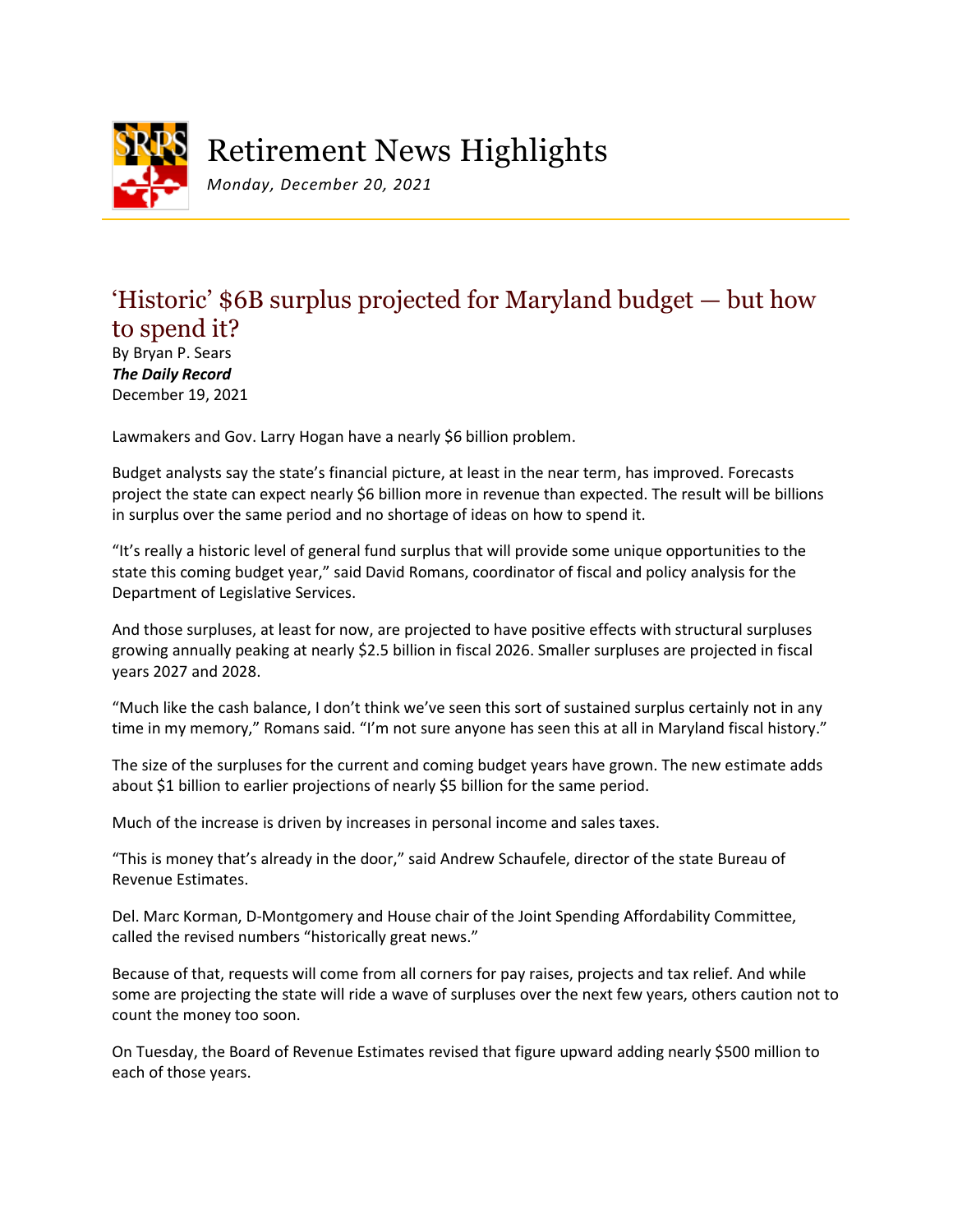"These are tremendous numbers prompted by the tremendous amounts of federal stimulus that Maryland is receiving," Comptroller Peter Franchot said.

Hogan, a Republican, has already proposed using a small portion of the surplus for anti-crime efforts. His "re-fund the police " earmarks \$150 million for aid to local police, salary increases and retention bonuses as well as de-escalation training, victim services and rewards for identifying those to commit crimes.

The governor has also renewed his interest in reducing taxes across the board for retirees.

State Budget Secretary David Brinkley said the new, more optimistic budget projections provide a cushion for the state. The additional money would be used to support the state's economic health but also "make some one-time fixes to some things we've all known about for many, many years and when we do that, there will be benefits for generations to come."

"These revised numbers are positive and give us added resources to accomplish these goals," said Brinkley. "I think everybody will be pleased to see some of the investments we're going to recommend."

Brinkley said he remains concerned about the pandemic and potential economic volatility.

"Caution is still the operative word especially when you look back over where we were 21 months ago," Brinkley said. "Just as we revised these numbers upward, something as yet not determined can force us to revise them again, potentially even downward."

Republican legislators also have an interest in some election-year tax relief.

"I think we have a recognition that there is elasticity in the rubber band of revenue or at least the revenue forecasts and current on hand revenue to facilitate some meaningful tax relief whether that's targeted middle class tax relief, small business tax relief," said Del. Jason Buckel, R-Allegany and House Republican leader.

Even some of the retirement tax relief proposals of recent years "could fit within the window, the envelope of structural surpluses that we have today and that forecasting to have for the foreseeable period," Buckel said.

Franchot renewed his call for Hogan and the state to set aside money for immediate aid to residents disproportionately affected by the pandemic.

Similarly, nonprofits last month called on the state to pump another \$1 billion into targeted COVID-19 relief for food and housing assistance.

Franchot also called for increasing the size of the state's so-called rainy day fund to \$3 billion — about three times the pre-pandemic balance.

By law, the state must keep 5% of the state's operating budget in reserve for emergencies. In recent years, Hogan and the legislature have looked for ways to sock away additional money above that requirement.

The legislature's Spending Affordability Committee last week approved a set of recommendations to Hogan on how the surplus might be spent.